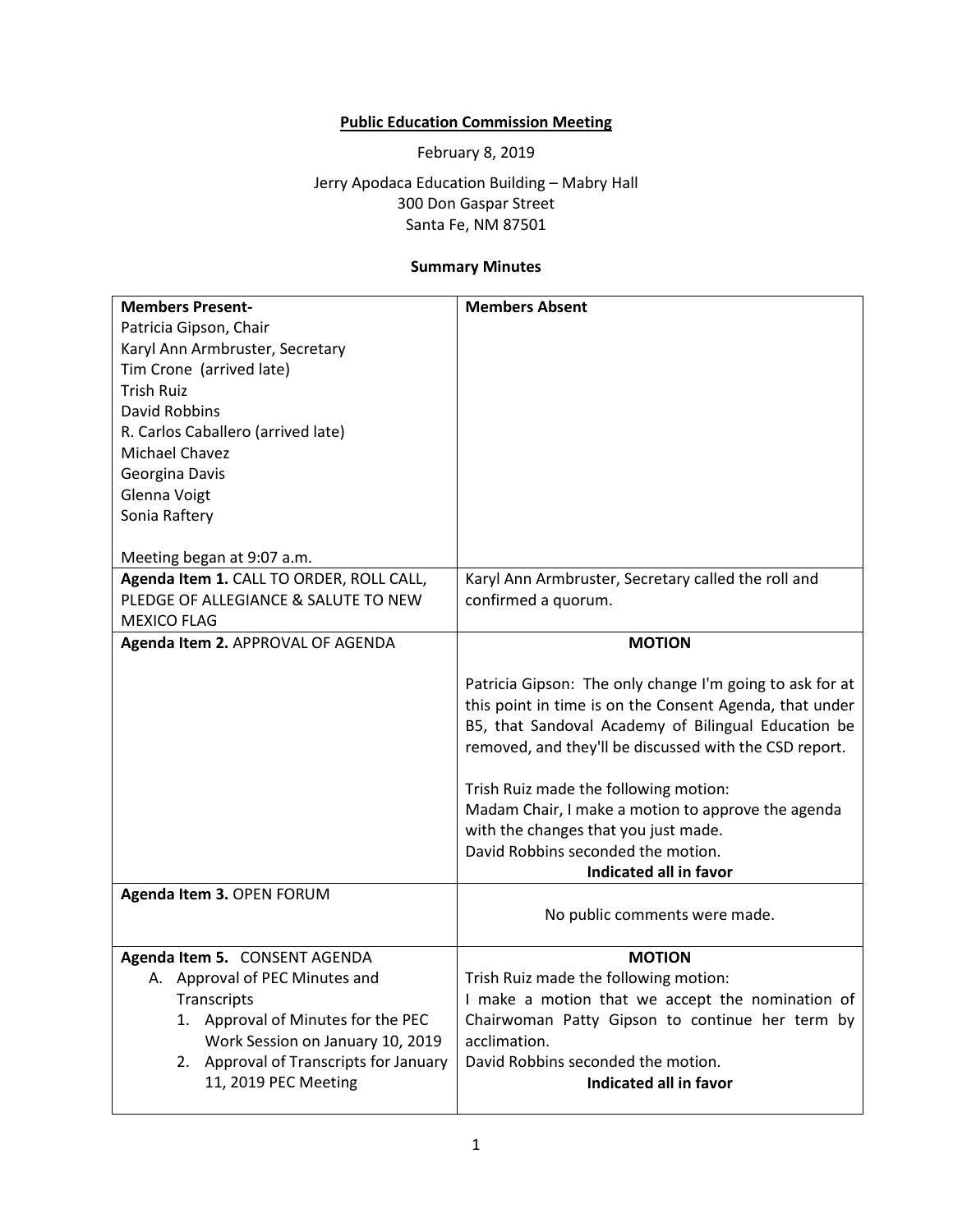| 3. Approval of Summary Minutes for        |                                                           |
|-------------------------------------------|-----------------------------------------------------------|
| January 11, 2019 PEC Meeting              |                                                           |
| B. Change Notifications - Governing       |                                                           |
| <b>Board Members</b>                      |                                                           |
| 1. Albuquerque School of Excellence       | <b>MOTION</b>                                             |
| 2. J Paul Taylor Academy                  | David Robbins made the following nomination:              |
| 3. La Promesa Early Learning Center       | I move the Public Education Commission approve the        |
| 4. New Mexico Connections                 | Consent Agenda, as printed and amended.                   |
| Academy                                   | Trish Ruiz seconded the motion.                           |
| 5. Sandoval Academy of Bilingual          | Indicated all in favor                                    |
| Education                                 |                                                           |
| C. Change Notifications - Head            |                                                           |
| Administrator                             |                                                           |
| 1. La Tierra Montessori                   |                                                           |
| D. Change Notifications - Charter School  |                                                           |
| Representative                            |                                                           |
| 1. Southwest Secondary Learning           |                                                           |
| Center                                    |                                                           |
| Agenda Item 5. DISCUSSION AND POSSIBLE    |                                                           |
| <b>ACTION ON THE PERKINS GRANT REPORT</b> | Recorded comments are available in full transcript.       |
| Agenda Item 6. REPORT FROM OPTIONS FOR    | <b>MOTION</b>                                             |
| PARENTS & THE CHARTER SCHOOL DIVISION -   | Glenna Voigt made the following motion:                   |
| <b>DISCUSSION AND POSSIBLE ACTIONS</b>    | I would like to move that we close out the special        |
| A. Charter School Division Update         | education compliance CAP -- the special education CAP     |
| B. Update on revised Corrective Action    | and move the March -- to March, the ELL cap.              |
| Plans for Alma d'Arte                     | Carlos Caballero seconded the motion.                     |
| C. Governing Board Concerns               | <b>Motion failed 7-3</b>                                  |
| 1. Sandoval Academy of Bilingual          | Georgina Davis, Glenna Voigt, and Carlos Caballero        |
| Education                                 | voted yes                                                 |
| D. Update on closures                     |                                                           |
|                                           | <b>MOTION</b>                                             |
|                                           | Trish Ruiz made the following motion:                     |
|                                           | I move that the Public Education Commission send a        |
|                                           | formal notice of non-compliance -- I can't read that -    |
|                                           | Alma d'Arte -- regarding Alma d'Arte's corrective actions |
|                                           | with respect to its special education and ELL language    |
|                                           | compliance requirements.                                  |
|                                           | Tim Crone seconded the motion.                            |
|                                           | <b>Motion passed 8-2</b>                                  |
|                                           | <b>Glenna Voigt and Carlos Caballero voted no</b>         |
| Agenda Item 7. DISCUSSION AND POSSIBLE    | <b>MOTION</b>                                             |
| ACTION ON THE IMPLEMENTATION CHECKLIST    | Patricia Gipson made the following motion:                |
|                                           | I'm going to move that the Public Education Commission    |
|                                           | adopt the Implementation Checklist, as presented at this  |
|                                           | meeting, subject to technical review and revision.        |
|                                           | David Robbins seconded the motion.                        |
|                                           | Motion passed unanimously 10-0                            |
|                                           |                                                           |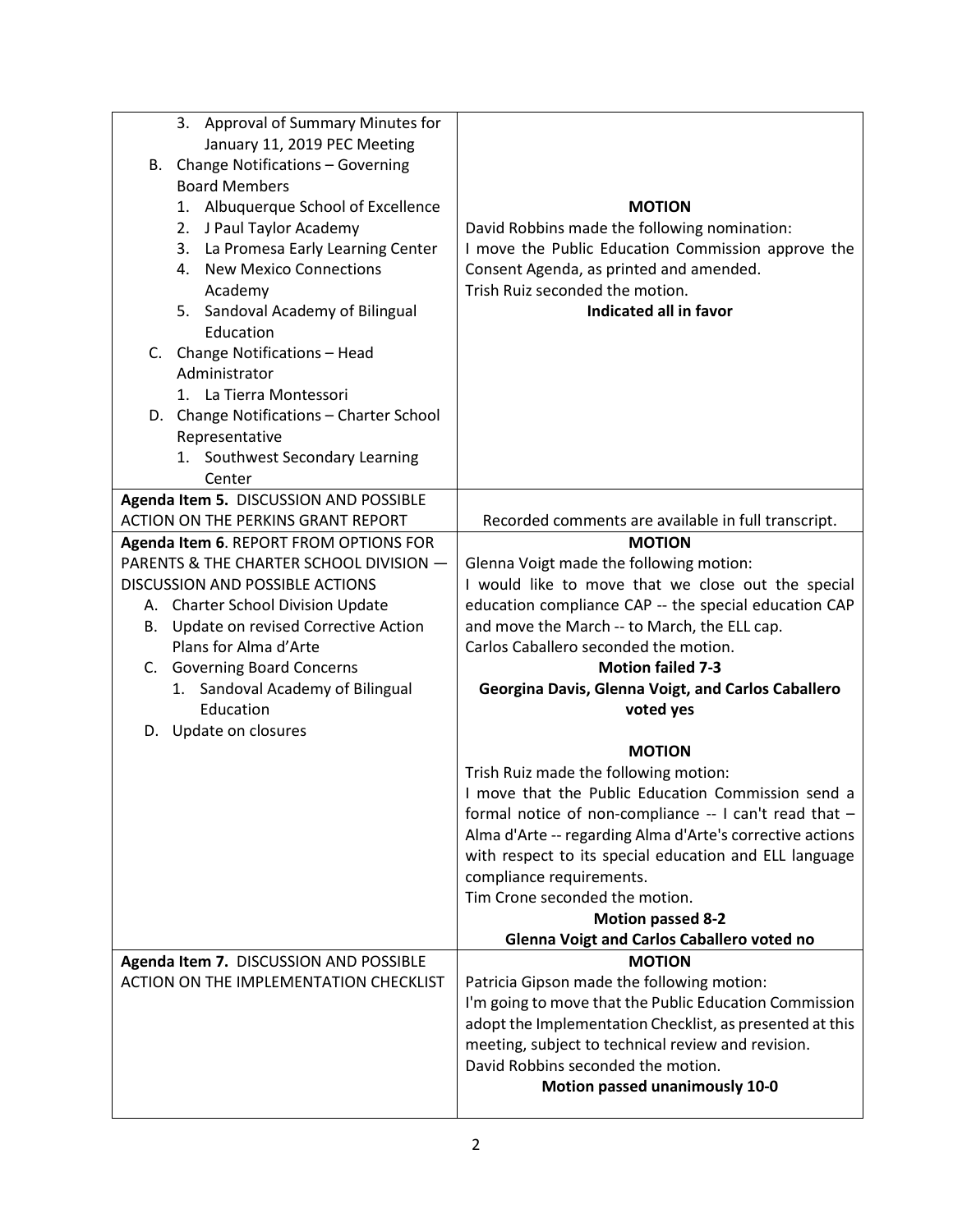| Agenda Item 8. DISCUSSION AND POSSIBLE                                                                                                                                                                                                                                                                                                                                        |                                                                                                                                                                                                                                                                                                                                                                                                                                                                                                                                                                            |
|-------------------------------------------------------------------------------------------------------------------------------------------------------------------------------------------------------------------------------------------------------------------------------------------------------------------------------------------------------------------------------|----------------------------------------------------------------------------------------------------------------------------------------------------------------------------------------------------------------------------------------------------------------------------------------------------------------------------------------------------------------------------------------------------------------------------------------------------------------------------------------------------------------------------------------------------------------------------|
| ACTION ON THE PEC FINANCIAL FRAMEWORK                                                                                                                                                                                                                                                                                                                                         |                                                                                                                                                                                                                                                                                                                                                                                                                                                                                                                                                                            |
| <b>FOR CHARTER SCHOOLS</b>                                                                                                                                                                                                                                                                                                                                                    | Agenda Item will be moved to March meeting.                                                                                                                                                                                                                                                                                                                                                                                                                                                                                                                                |
| Agenda Item 9. DISCUSSION AND POSSIBLE<br><b>ACTION ON PEC RULES OF PROCEDURE</b>                                                                                                                                                                                                                                                                                             | <b>MOTION</b><br>David Robbins made the following motion:<br>I move the Public Education Commission adopt the Rules<br>of Procedure as presented at this meeting and read by<br>Ms. Friedman.<br>Trish Ruiz seconded the motion.<br><b>Motion passed 9-1</b><br>Georgina Davis voted no                                                                                                                                                                                                                                                                                    |
| Agenda Item 10. DISCUSSION AND POSSIBLE<br><b>ACTION ON PEC LEGISLATIVE BILLS AND</b><br><b>STRATEGY</b>                                                                                                                                                                                                                                                                      | Recorded comments are available in full transcript.                                                                                                                                                                                                                                                                                                                                                                                                                                                                                                                        |
| Agenda Item 11. REPORT FROM THE CHAIR<br>A. PEC Liaison List<br>Update from Public Charter Schools of<br>В.<br>NM.<br>C. Update from New Mexico School Board<br>Association                                                                                                                                                                                                   | Recorded comments are available in full transcript.                                                                                                                                                                                                                                                                                                                                                                                                                                                                                                                        |
| Agenda Item 12. PEC COMMENTS                                                                                                                                                                                                                                                                                                                                                  | Recorded comments are available in full transcript.                                                                                                                                                                                                                                                                                                                                                                                                                                                                                                                        |
| Agenda Item 13. EXECUTIVE SESSION: Pursuant<br>to NMSA § 10-15-1(H)(7) DISCUSSION SUBJECT<br>TO ATTORNEY-CLIENT PRIVILEGE PERTAINING<br>TO THREATENED OR PENDING LITIGATION IN<br>WHICH THE PUBLIC BODY IS OR MAY BECOME<br>PARTICIPANT,<br>SPECIFICALLY<br>AN<br>A<br>ADMINISTRATIVE APPEAL PURSUANT TO THE<br>CHARTER SCHOOL ACT OF LA ACADEMIA DE<br><b>DOLORES HUERTA</b> | <b>MOTION</b><br>Patricia Gipson made the following motion:<br>So I move that the Public Education Commission enter<br>into a Closed Session. The subjects to be discussed are<br>issues subject to attorney-client privilege pertaining to<br>threatened or pending litigation in which the PEC is or<br>may become a participant, pursuant to NMSA 1978,<br>Section 10-15-1(H)(7), specifically an administrative<br>appeal pursuant to the Charter School Act of La<br>Academia de Dolores Huerta.<br>Trish Ruiz seconded the motion.<br>Motion passed unanimously 10-0 |
|                                                                                                                                                                                                                                                                                                                                                                               | <b>MOTION</b><br>Patricia Gipson made the following motion:<br>I move that the Public Education Commission end Closed<br>Session. The matters discussed in the closed meeting<br>were limited only to those specified in the motion for<br>closure, and no vote was taken during the Closed<br>Session.<br>Trish Ruiz seconded the motion.<br>Motion passed unanimously 10-0                                                                                                                                                                                               |